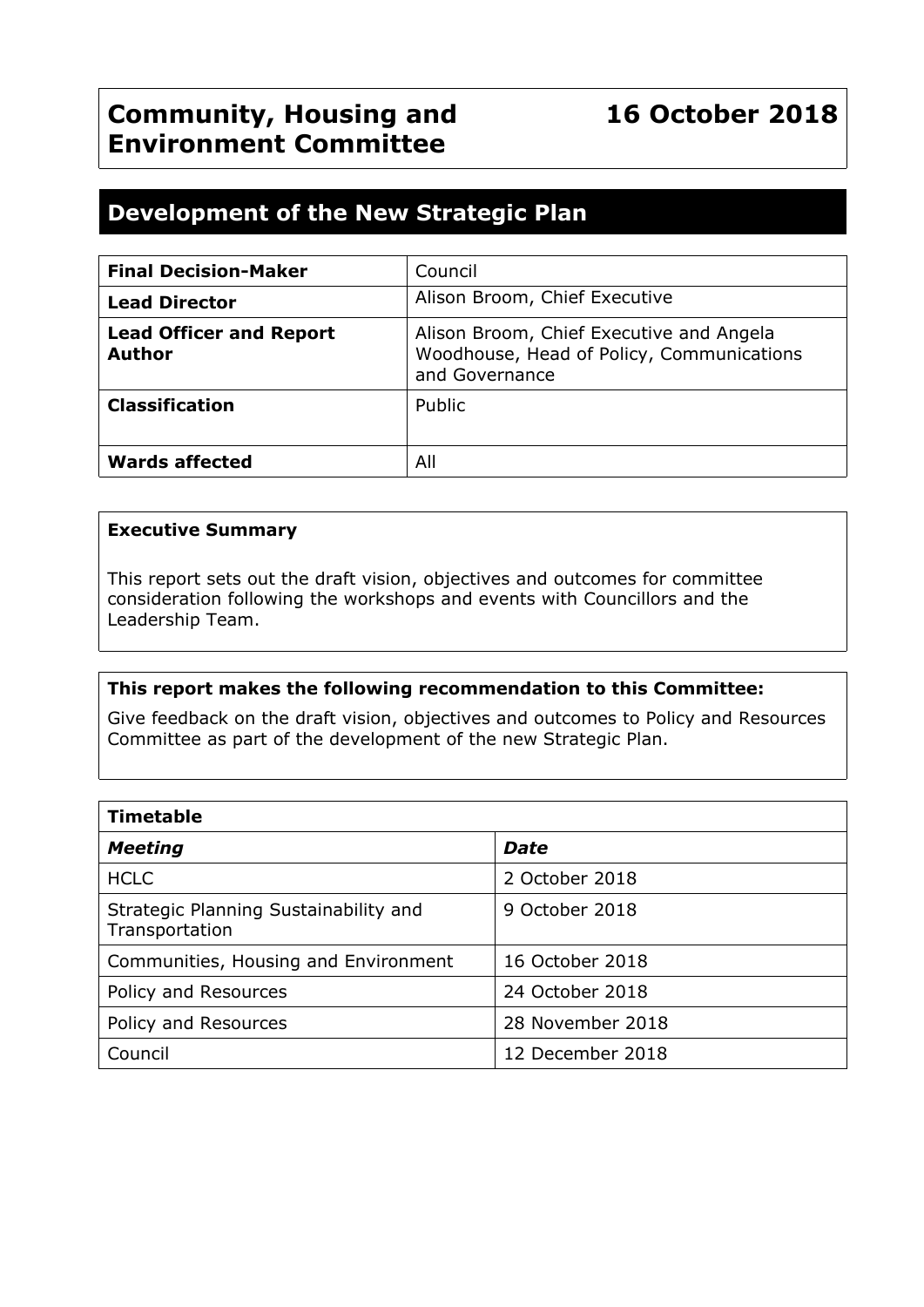## **1. INTRODUCTION AND BACKGROUND**

- 1.1 Policy and Resources Committee agreed in July 2018 to a corporate planning timetable for the creation of a new Strategic Plan to run concurrently with the Medium Term Financial Strategy from 2019-2024.
- 1.2 The timetable included councillor workshops to develop the Strategic Plan prior to consultation with stakeholders and service committee review in October. The timetable as agreed is set out in **Appendix A.**
- 1.3 This report provides an update on the work undertaken so far to develop the plan, the draft vision, objectives and outcomes for committee review and consideration.

# **2. ACTION TAKEN SO FAR**

- 2.1 Four workshops were held covering the four emerging themes of the Council's future strategic plan. The numbers in brackets represent the number of Councillor attendees at each workshop:
	- Creating a great place for living and visiting (17)
	- Great communities by design (16)
	- People are healthy and safe  $(10)$
	- Prosperity Working in the Borough  $(13)$
- 2.2 The purpose of the workshops was for Councillors to consider the objectives and outcomes the Council should aspire to in the new Strategic Plan, considering what the Council could do to achieve these objectives alone and working with others. All presentations and information shared and gathered at each workshop has been circulated to all Councillors.
- 2.3 In terms of the vision for the Strategic Plan, it has been identified from conversations with Members that our vision needed to go beyond the 5 years of the strategic plan to ensure it leads all policies and strategies of the Council and really sets out where we want to be in the future. As such it is proposed that the Vision covers the period to 2045. The draft vision is set out in **Appendix B**.
- 2.4 Wider Leadership Team considered the outputs from the workshops and as a result it is recommended that the number of objectives is reduced from the figure of 12 originally discussed with Members to 8, and the categorisation of objectives into four 'pillars' is removed. This recommendation is made to reduce duplication and complexity, based on Member consideration of how future outcomes could be achieved, because there was a degree of repetition and overlap across the original twelve draft objectives. A table mapping the bullet points from the workshops onto the draft outcomes can be found at **Appendix C**.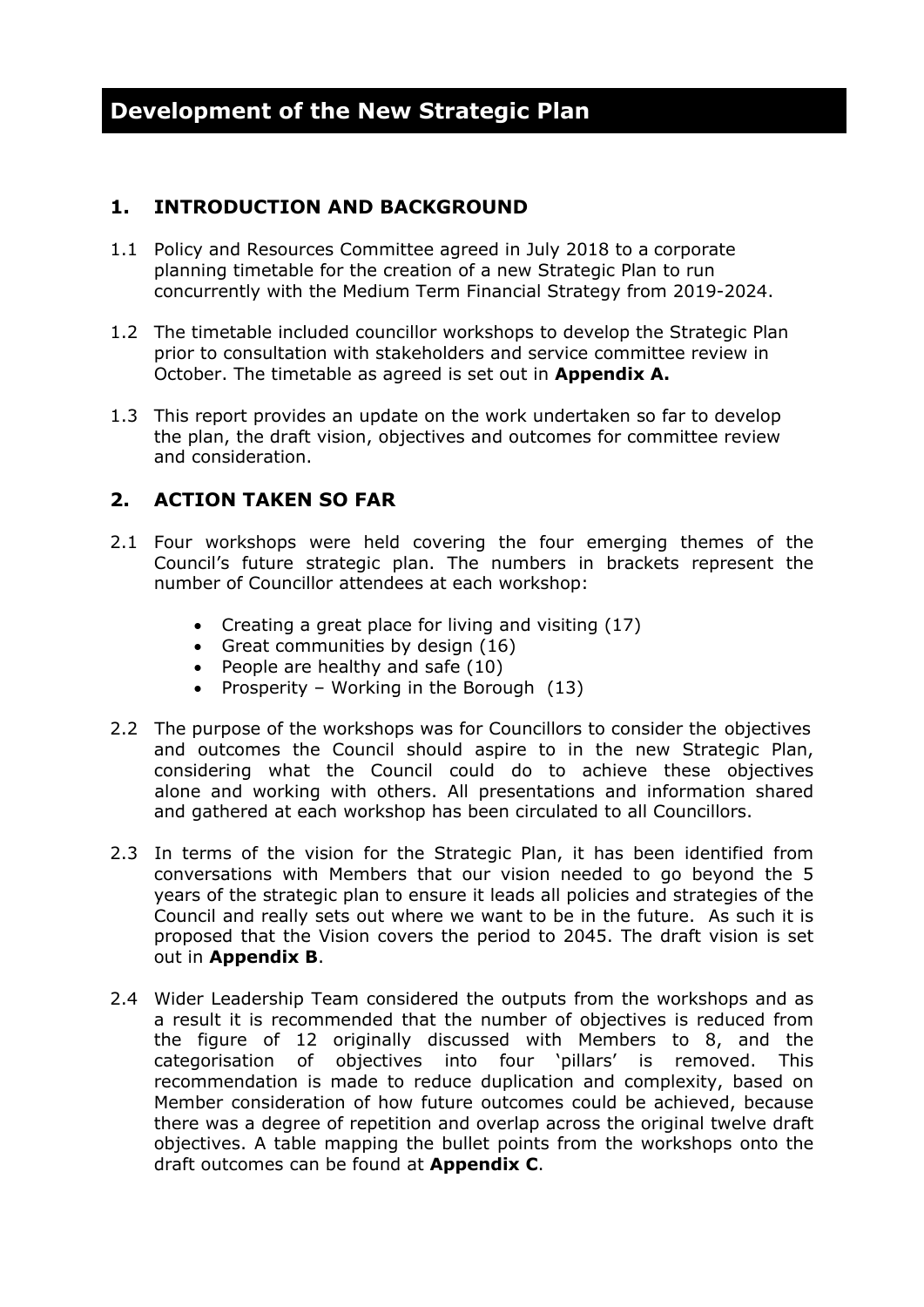2.5 Policy and Resources Committee agreed the draft vision, objectives and outcomes attached at **Appendix B** should go out to consultation at its meeting on 19 September 2018.

## **3. AVAILABLE OPTIONS**

- 3.1 The Committee is asked to consider and review the draft vision, objectives and outcomes attached at **Appendix B**. Any changes and comments will be considered by the Policy and Resources Committee in November alongside all other consultation results.
- 3.2 The Committee is asked to consider **Appendix B** in its entirety rather than through the lens of its terms of reference. The review by the Committee is part of the consultation timetable agreed by Policy and Resources Committee.
- 3.3 The Committee could choose not to comment on **Appendix B.** However, in doing so they would miss an opportunity to influence the Strategic Plan's development.

## **4. PREFERRED OPTION AND REASONS FOR RECOMMENDATIONS**

4.1 The Committee is asked to consider and review Appendix B and submit its feedback to the Policy and Resources Committee for consideration at their meeting in November 2018.

## **5. RISK**

5.1 Risks associated with the delivery of the Strategic Plan will be set out in the Risk Management Framework and operationally through the service planning process.

## **6. CONSULTATION RESULTS AND PREVIOUS COMMITTEE FEEDBACK**

6.1 The draft vision, objectives and outcomes will be used to consult the public on the Council's priorities. This consultation will be linked to the statutory consultation on priorities for the annual budget. The timetable for consultation is set out in **Appendix A**.

## **7. NEXT STEPS: COMMUNICATION AND IMPLEMENTATION OF THE DECISION**

7.1 Following the approval of the vision, objectives and outcomes, consultation will be carried out as outlined in the report.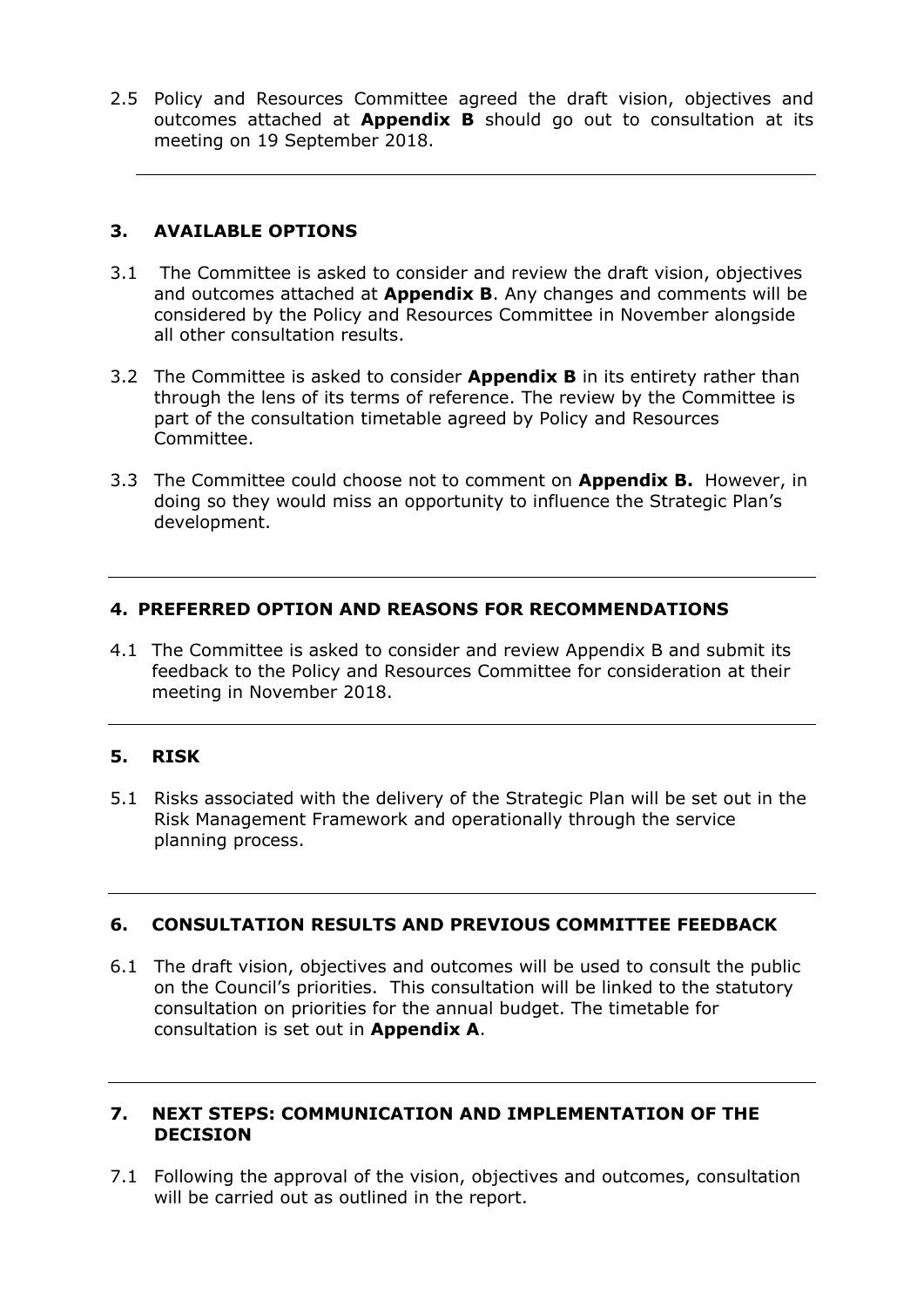7.2 Results of the consultation will be reported to Policy and Resources Committee in November 2018, with the Medium Term Financial Strategy and Strategic Plan going to Council on 12 December 2018.

| <b>Issue</b>                                    | <b>Implications</b>                                                                                                                                                        | Sign-off                                            |
|-------------------------------------------------|----------------------------------------------------------------------------------------------------------------------------------------------------------------------------|-----------------------------------------------------|
| <b>Impact on Corporate</b><br><b>Priorities</b> | The Strategic Plan sets the<br><b>Corporate Priorities</b>                                                                                                                 | Head of Policy,<br>Communications<br>and Governance |
| <b>Risk Management</b>                          | Already covered in the risk<br>section                                                                                                                                     | Head of Policy,<br>Communications<br>and Governance |
| <b>Financial</b>                                | Financial implications of the<br>Strategic Plan will be<br>addressed by developing an<br>updated Medium Term<br>Financial Strategy in parallel<br>with the Strategic Plan. | Section 151<br>Officer &<br>Finance Team            |
| <b>Staffing</b>                                 | Creating a new strategic plan<br>will have staffing implications<br>for the Policy and Information<br>Team and Leadership Team.                                            | Head of Policy,<br>Communications<br>and Governance |
| Legal                                           | There are no legal implications                                                                                                                                            |                                                     |
| <b>Privacy and Data</b><br><b>Protection</b>    | All data collected as part of<br>the Strategic Plan process will<br>be processed in accordance<br>with the Data Protection Act                                             | Head of Policy,<br>Communications<br>and Governance |
| <b>Equalities</b>                               | Equalities will need to be<br>taken into account when we<br>plan the consultation and any<br>service changes resulting from<br>the budget                                  | Head of Policy,<br>Communications<br>and Governance |
| <b>Crime and Disorder</b>                       | Crime and Disorder will be<br>considered during the<br>strategic plan process                                                                                              | Head of Policy,<br>Communications<br>and Governance |
| <b>Procurement</b>                              | N/A                                                                                                                                                                        | Head of Policy,<br>Communications<br>and Governance |

## **8. CROSS-CUTTING ISSUES AND IMPLICATIONS**

## **9. REPORT APPENDICES**

The following documents are to be published with this report and form part of the report:

Appendix A: Corporate Planning Timetable